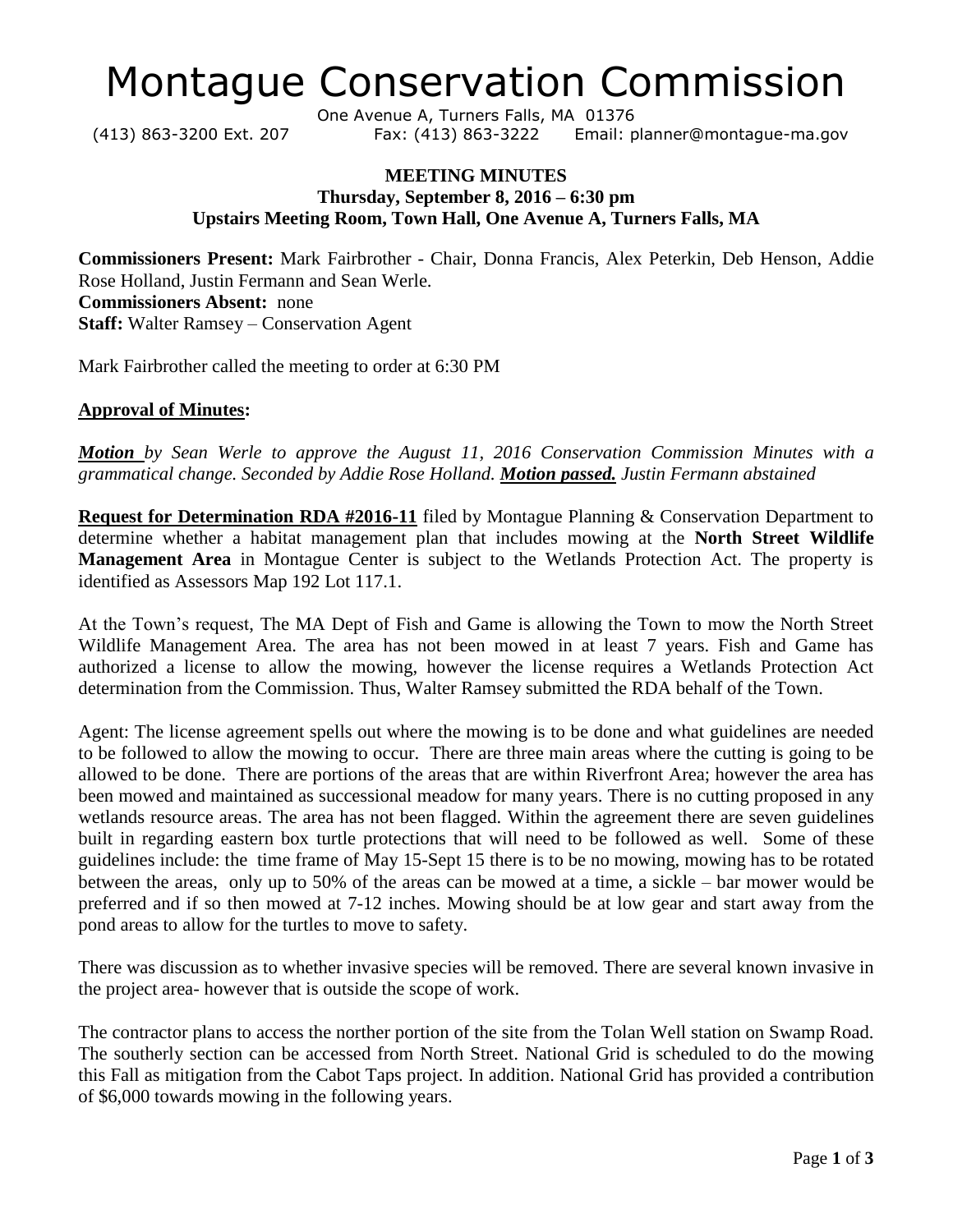*Motion by Sean Werle to issue a negative determination (Box 2) to the Town of Montague to allow mowing at the Sawmill River Wildlife Management Area. Seconded by Alex Peterkin. Motion passed.*

# **Review and Execute License Agreement for Habitat Management Plan at North Street Wildlife Management Area.**

With the negative determination in place, the Commission agreed that the license agreement was ready for approval. National Grid hopes to mow this fall. Agent will meet National Grid and their contractor on-site prior to beginning work to review the scope.

*Motion by Addie Rose Holland to execute the license agreement for the Habitat Management Plan located at the North Street Wildlife Management Area – Mark Fairbrother to sign. Seconded by Deb Henson.* **Motion passed**

## **Kickoff Session: Open Space and Recreation Plan Update**

Guest: Alyssa LaRose – FRCOG Land Use Planner

The 2010 Open Space and Recreation Plan is valid for 7 years and thus requires and update. The Conservation Commission has agreed to be the stewards of the 2017 Open Space and Recreation Plan update. The 2010 plan was a major overhaul and very thorough. The update should be less intensive. Alyssa will send updates to Walter to distribute through email to the Conservation Commission. All replies should be sent to Alyssa and all discussions to take place at the meetings. The plan is tied to funding sources so it is important to highlight what the funding would be used for. The 2010 plan enabled funding for the Skate Park, Mormon Hollow Working Landscape Project, and Dry Hill Recreation Area. Walter will be responsible for keeping the Parks and Recreation Commission engaged and informed in the process.

The committee reviewed the major OSRP implementation projects done since 2010

- 2010- Added a new Water Supply Protection District for the Hannegan Brook Public Water Supply Well
- 2010 did a phase I ESA on town owned property in support of park in Montague City
- 2011- Reconstituted the Agriculture Commission
- 2012- Passed a right to farm bylaw
- 2012 constructed new pedestrian bridge at North Street WMA
- 2013 Finalized construction of Unity Park with many good elements worth mentioning
- 2016 Built the skatepark!
- 2016- Completion of Greenfield Road bike+ pedestrian bridge(will be complete this fall)
- 2016- completion of bike path crossing at Montague City Road (will be complete this fall)
- 2016- Posting+ blazing a trail system at the Dry Hill Conservation Area (will be complete this fall)
- About 325 acres went into protection since 2010
- Conducting a planning study for Rutter's Park in Lake Pleasant (underway)
- 2017- Town received funding for addition of pedestrian lighting to Peskeomskut Park. Will be installed before plan is complete

Some thoughts for the updated plan include:

- River access at Millers Falls
- RAFTING on the CT River! Access and other issues
- Increased flow in the CT river bypass